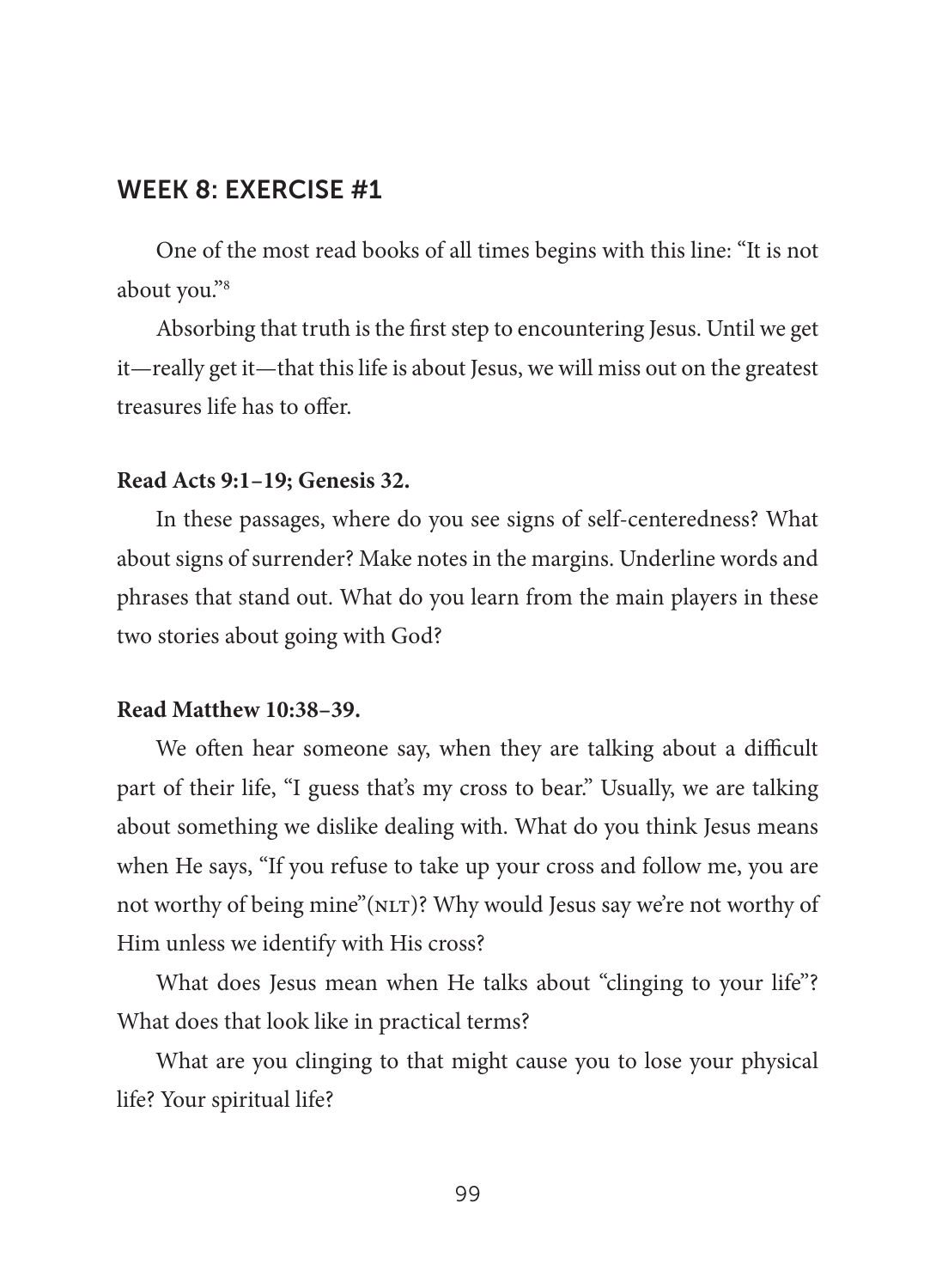

How would you describe a life totally committed to Christ? Is that a life you're interested in living?

## Encounter

#### **Read James 4:7–10.**

As you read this testimony, reflect on your own understanding of repentance and grace.

*I spent my church life being told to repent, but I was an adult before I knew that repent meant (or at least involved) change. I was taught that "the middle of SIN is 'I'!" but not necessarily to forgive. I was taught about the new life in Christ, but I always saw it as a goal to reach, not a gift of salvation. I have never enjoyed repentance but endured conviction which led not to freedom but self-hatred. Now I know that confession without change really isn't repentance;*  it's just guilt. I am very grateful that God is now showing me the softer side of salvation—the freedom of the gift. Conviction is not the end but the beginning. *And repentance is the completion of a beautiful process of cleansing.* 

*I've spent my whole life asking myself, "Why would anyone ever want to be a Christian?" For the first time ever, I know. It's not because it feels good, but because it is good.*

Journal a response to this testimony from your own experience. Then write in your own words what repentance means to you. Spend some time in conversation with God, asking Him to show you where in your life you have yet to complete that process of repentance.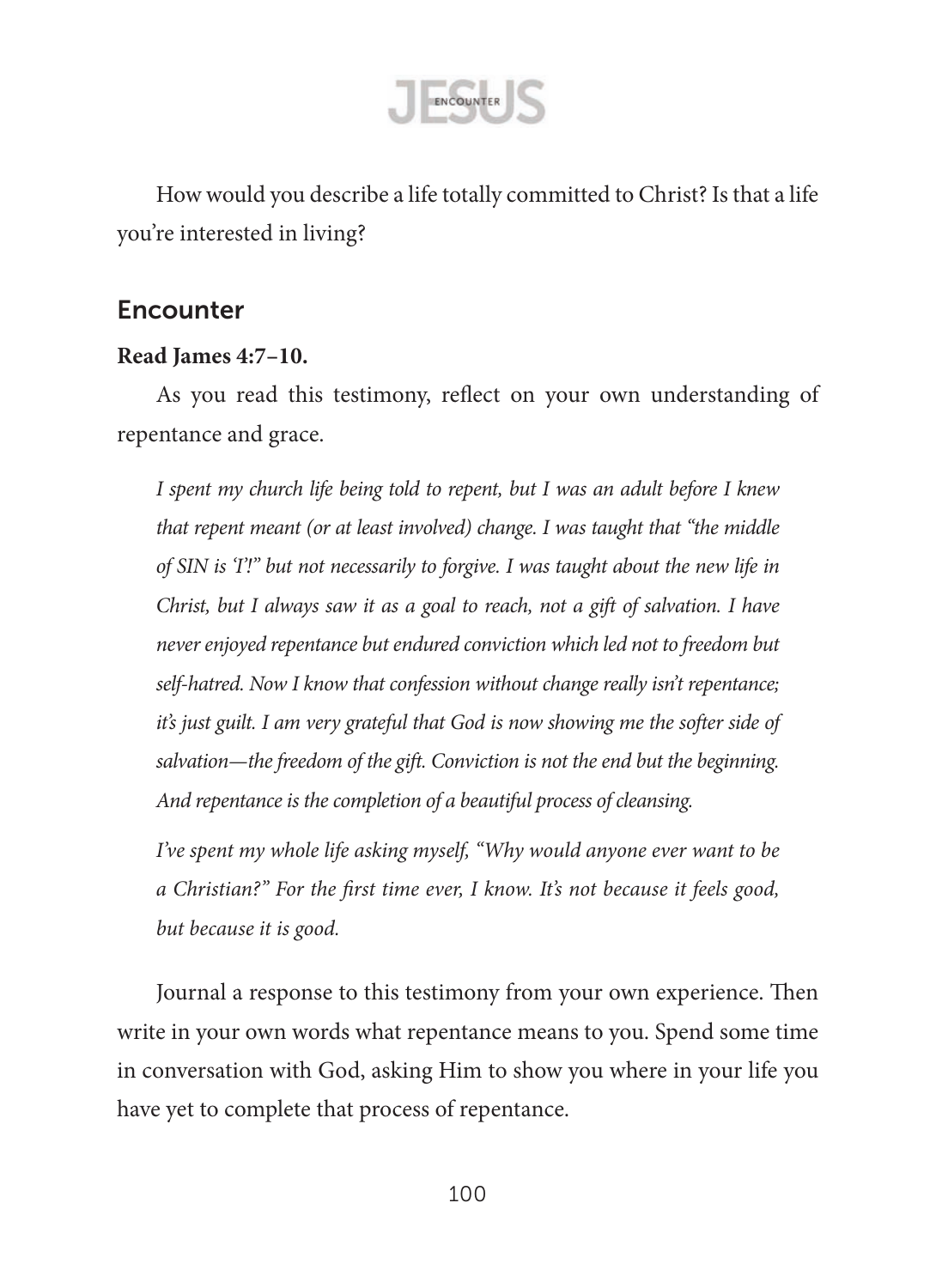

### **Read Numbers 13–14; Jeremiah 29:11–14.**

Ten men became afraid and doubted the promises of God. Because of their fear they persuaded a whole community into disobedience. Their influence caused great distress for the people of God. However, two men dared to believe in the Mountain Mover, the One who held the future. They chose to follow totally after God, in whom they placed complete trust.

On what truths did Joshua and Caleb base their commitment? Make a list of those truths.

Do you have a vision for going someplace spiritually? Do you sense God leading you into the future? How are you drawing near and abiding in Jesus as you continue to trust Him with your future?

# Encounter

God wants to bless us. This is written into the Scriptures from beginning to end. God is a blessing God and we are a blessing people. When our lives line up with His purposes, we come under the blessing and experience the abundant life.

The Bible is full of blessings. Take some time to read through these: Numbers 6:24–26; Psalm 121:7–8; Romans 15:13.

Choose one that speaks into your life and write it on an index card that you can tape to your computer or car dash.

Who in your life could use your blessing today? How could you use one of these Scriptures to pour a blessing over someone, either in prayer or by some practical act of kindness?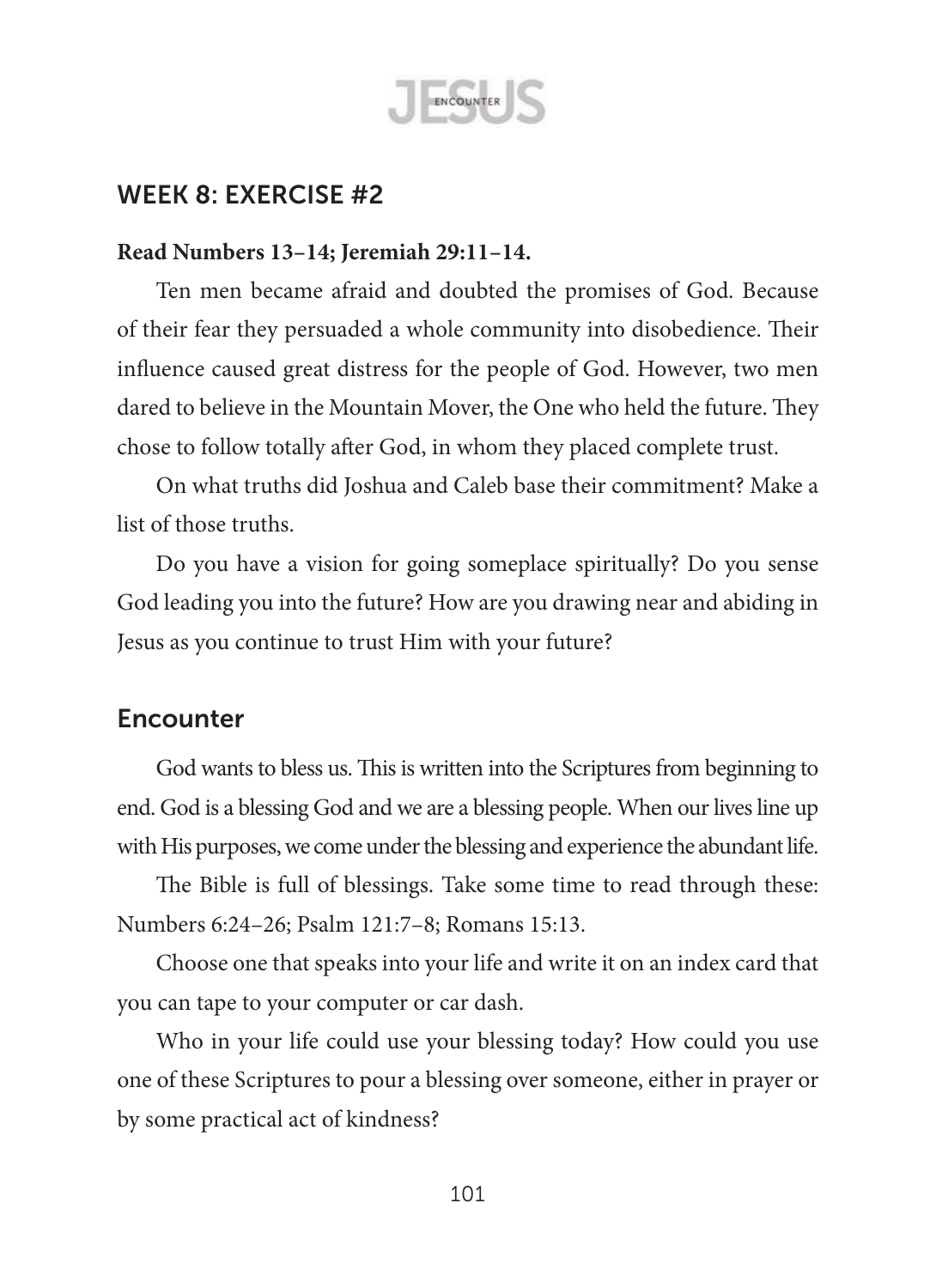

#### **Read Ephesians 3:14–21.**

As you read, underline all the phrases describing God. Circle the phrases and words that indicate Paul's heart for people.

In one of the most powerful and heartfelt prayers of the New Testament, Paul prays for all believers to be strengthened through the power of the Holy Spirit in our relationship with Jesus. Paul longs to see followers of Jesus wildly abandoned to the ideals of the Kingdom of God. He yearns for us to be rooted and established in love and to grasp the remarkable, lavish love of Christ.

Such a prayer deserves our attention. Take a moment to rest in the knowledge that this prayer of Paul was prayed over *you* . . . nearly 2,000 years ago. This is the prayer of a righteous man who deeply cared about your life in Christ.

Let's look at some of the key terms in this prayer. Paul prayed that we might be rooted and established in love. To be rooted is to have a firm footing, to be entrenched. Being rooted in Christ is not the same thing as assenting to a set of beliefs. It is about planting our lives in the soil of Jesus, drawing our spiritual food from Him.

There is a beautiful benediction in this prayer. Paul says, "Now to Him who is able to do far more abundantly all that we ask or think . . . " (NASB). The NIV Bible uses the phrase, "immeasurably more."

God's idea of "big" is a lot bigger than ours. And God intends at the end of His work to receive all glory for it.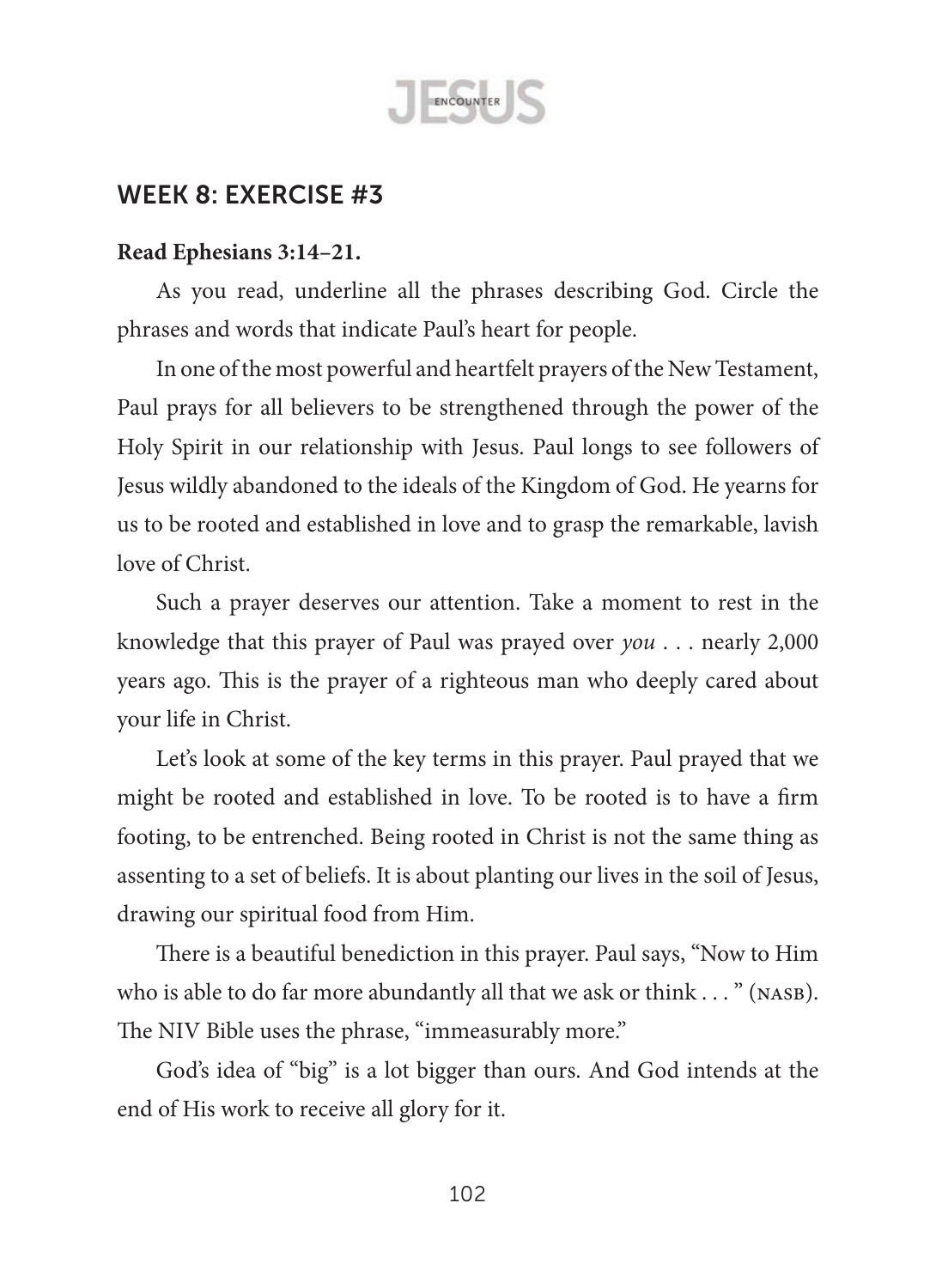ENCOUNTER

Paul's prayer gives us a powerful tool for praying over those we love. Write this prayer on an index card and put it in your Bible. Personalize it and use it to pray over the lives of your children, your spouse, and your church.

## **Encounter**

*Plant the good seeds of righteousness and you will harvest a crop of love.*

*—Hosea 10:12 (nlt)*

### **Read Galatians 6:7–10.**

Paul sowed into countless lives, and not just those he personally encountered. Through his writings and prayers, he continues to sow into lives today.

The principle of sowing and reaping says that what we plant will bear fruit. Paul says, "You will always reap what you sow."

How can you share the love of Jesus this week with someone, planting seeds of righteousness through practical acts of kindness? Who in your life needs a note or some other expression of care? What prayers are you sowing into the lives of the people you love?

Make a list in your journal of those you'd like to sow into spiritually, and begin now to pray for them.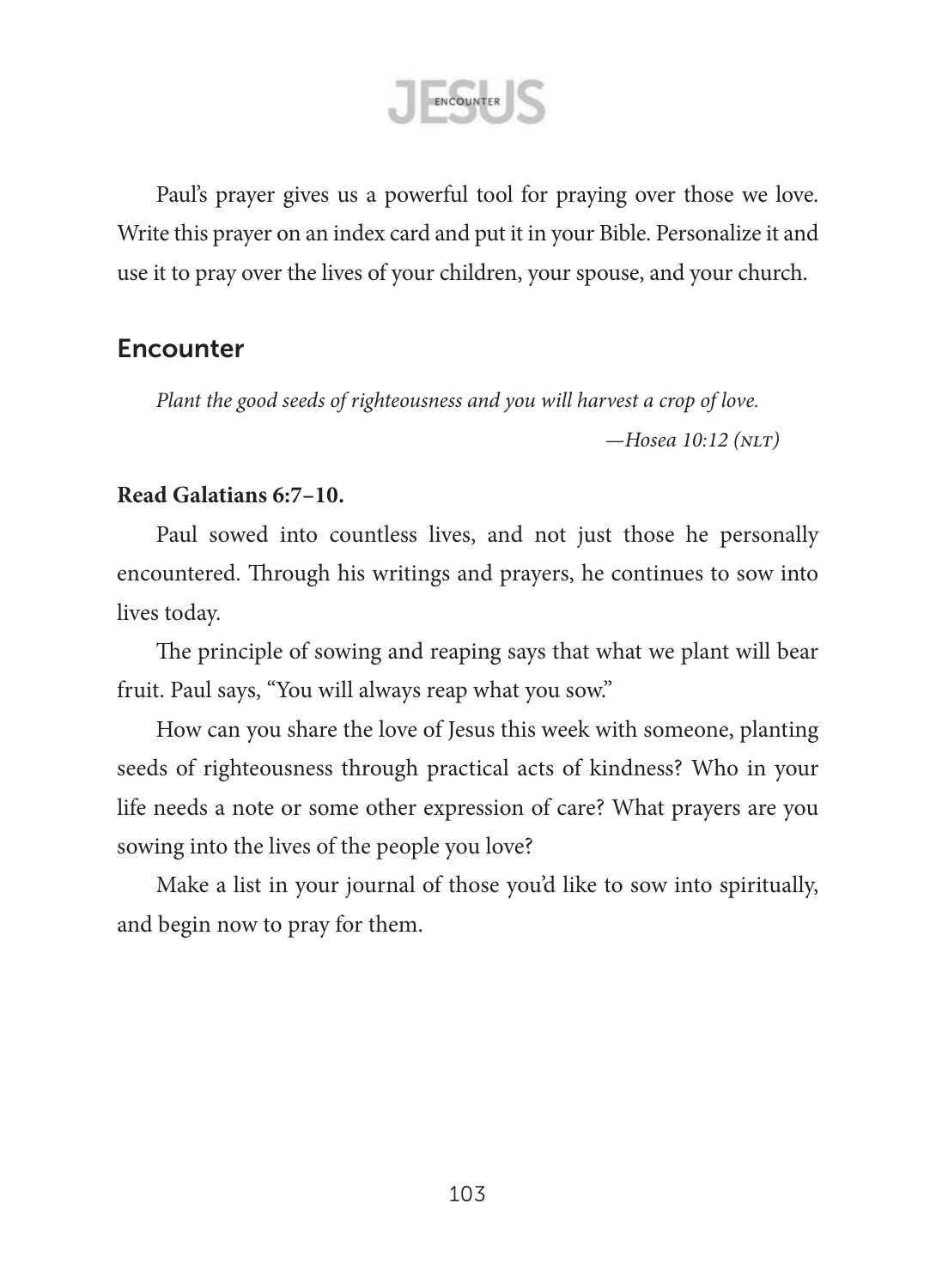

John 13–17 describes Jesus' last hours with His disciples. He washes their feet, shares a final Passover meal, and reveals that He is about to be betrayed. Sensing their troubled spirits, Jesus promises He will give them the Holy Spirit to be a comfort and help to them. They will not be left alone. God will be with them. He then tells His disciples as John 14 closes, "Come now; let us leave" (John 14:31).

When the meal is over, Jesus takes the disciples on a two-mile walk out of the city to the Garden of Gethsemane. Can you imagine the spiritual and emotional heaviness these followers felt as they made that walk together? Passing through vineyards as they traveled, Jesus offered one more picture of who He really was.

### **Read John 15:1–11.**

"I am the true vine, and my Fatheristhe gardener."The image ofthe vine was a familiar image in Jewish culture and history. A vine was engraved on Jewish coins. It decorated the front of the Holy Place in the Temple. Their Scriptures (our Old Testament) described Israel as God's vine or vineyard (Isa. 5:1–7; Jer. 2:21; Ezek. 15; and Ps. 80:8–9). The grapevine was a symbol of hope for the Jewish people.

Now Jesus gives the grapevine a whole new meaning."I am the vine." It is Jesus who will produce the fruit of hope. It is Jesus who is over the temple and over Israel itself.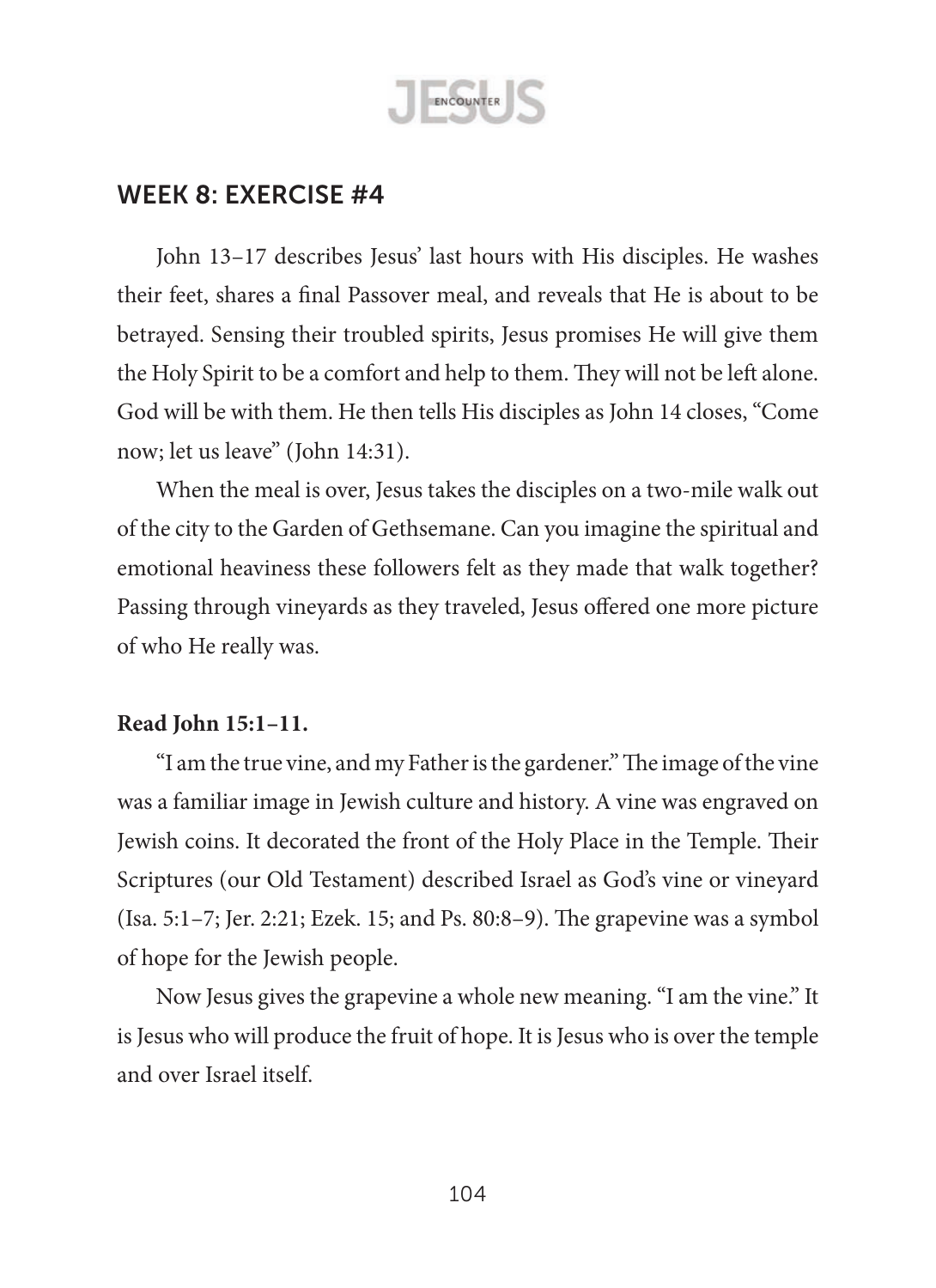ENCOUNTER

The Greek word *airo* means to lift up or take away. In the dry season, root systems easily become disconnected from the main vine, the source of their nutrition. To keep the system healthy, some roots have to be lifted up or pruned. The gardener's job is to carefully tend these systems, lifting (or pruning) root systems that have become disconnected.

Hearing Jesus' teaching in *this* light makes it all the more powerful when we apply it to our own spiritual lives. This is a word about the hard work of letting go of those things that draw energy away from our growth in Jesus.

What in your life is sapping you spiritually? What dead roots need to be lifted up, examined honestly, and pruned?

In a Jewish vineyard, stones mattered. Branches resting on a stone didn't develop separate root systems, but remained fully connected to the main vine, allowing the vine to do its work in producing the fruit. Our focus should be on staying connected to Jesus. Abiding in Him. Obeying Him. Keeping His commands.

So where is your focus these days? Are you abiding? Are you able to simply "be" with Jesus? Is this a point that needs repentance and prayer?

#### **Read John 15:12–17.**

Jesus is clearly pouring everything He has into these dear followers as they make their way to the place where He would be betrayed.

He tells them about the power of praying in His name. He gives them a new command, to love one another. He calls them to a life of abiding, to an intimate connection with the Vine.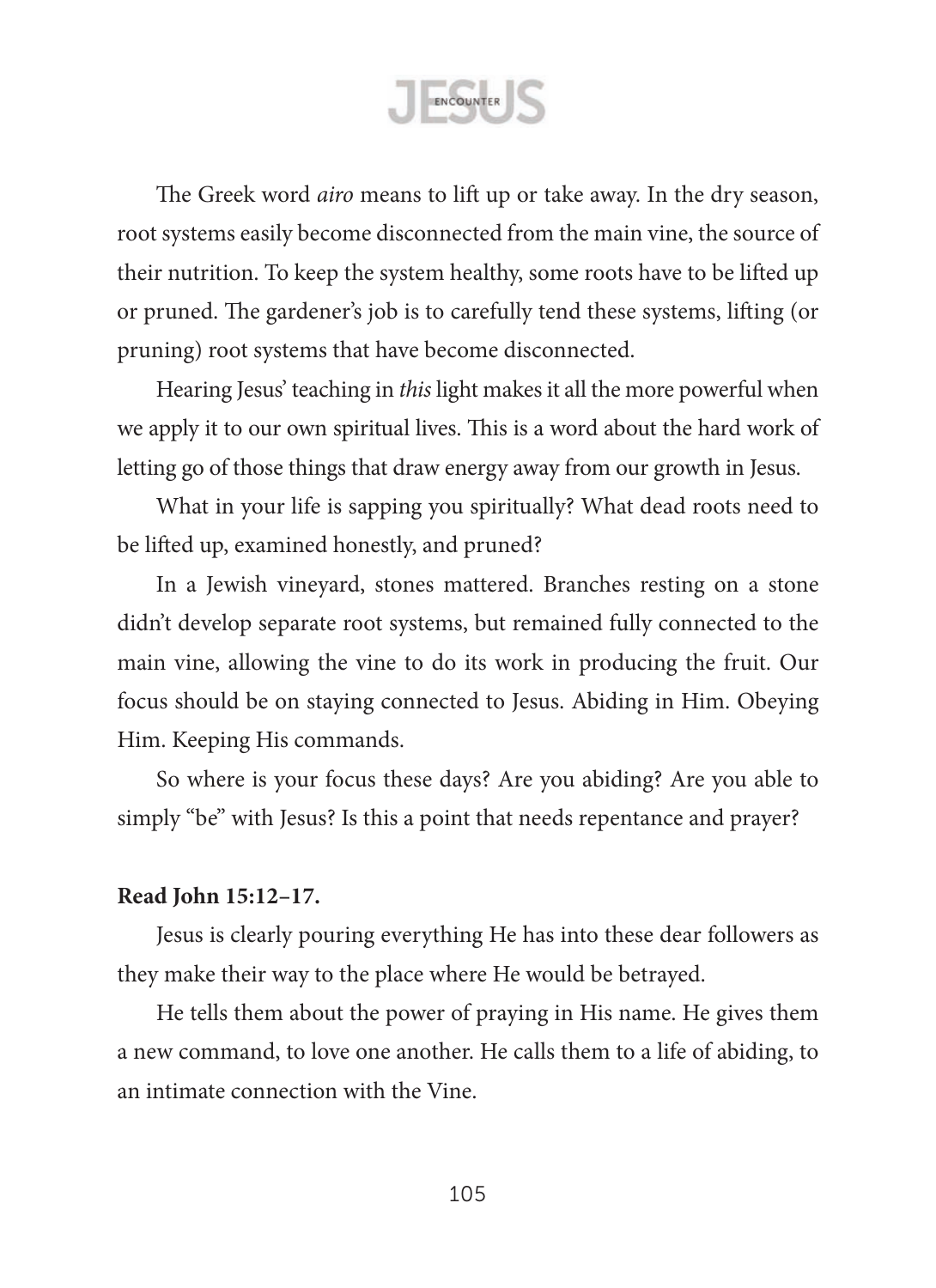ENCOUNTER

Jesus wants His followers to become like Him: to love as He loves, to give as He gives, to forgive as He forgives, to pray as He prays. And then, He calls these followers His friends *not* because of what they do but because of *who they are*. They have been faithful to Him, and He will now be faithful to them, even to the end.

What kind of relationship did these disciples have with Jesus? What kind of relationship do you have with Jesus? Have you accepted the reality that Jesus loves you and accepts you as His friend?

Jesus wants to meet with you face to face. He chooses you. Will you choose Him?

## **Encounter**

Reaching out to love one another is not always an easy thing to do. In order to love as Jesus intends, we must remain connected to Him.

Make a list in your journal of at least three people in your life:

- 1. One who is easy to love.
- 2. One who is difficult to love.
- 3. One who is unlovable in your eyes.

Next to the each person's name begin to write the following questions and statements:

- To whom can I show favor for the Father's sake?
- How can I show kindness?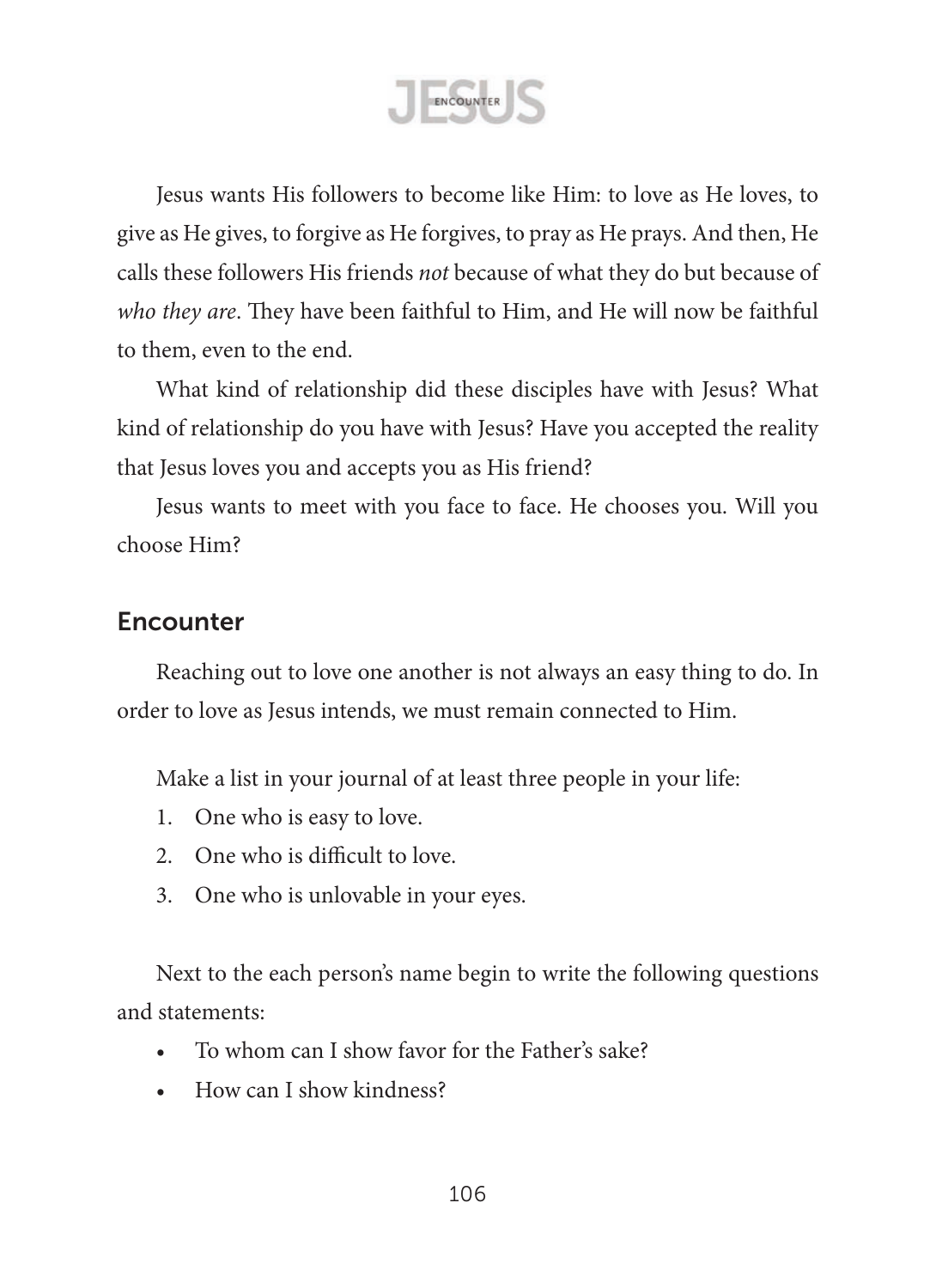

- What one good quality do I see in this person?
- How can I pray God's best over this person?
- How is Jesus asking me to bear fruit in this person's life?

As you pray through your list, listen for promptings of the Holy Spirit. Remember the mark of the Holy Spirit is a supernatural ability to love. When we are obedient to the commands of Jesus, even when we don't feel like it, we surrender our own ways and open the door for an authentic encounter.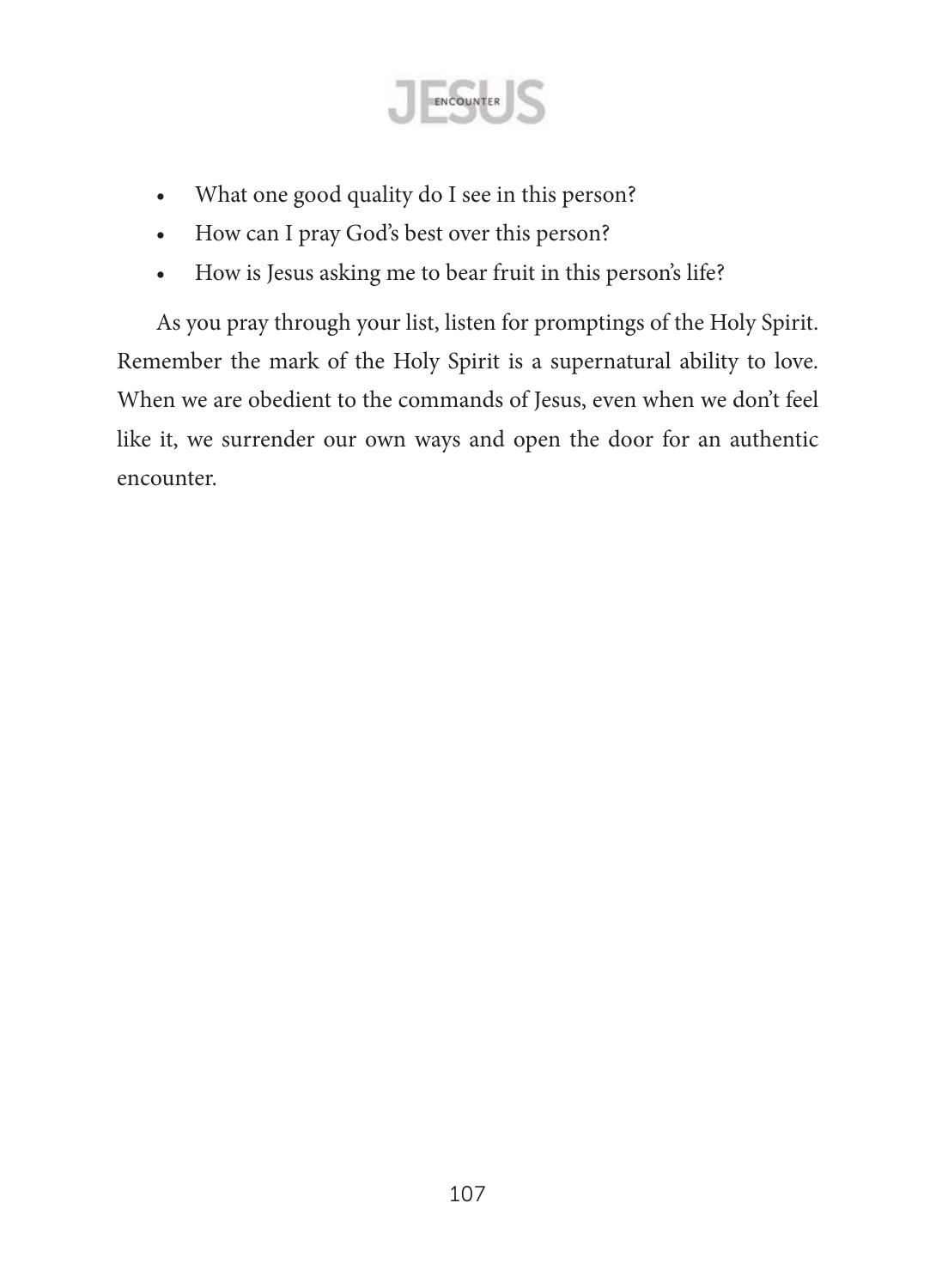

### **Read John 13.**

In John 13, the story is told of Judas, the most notorious rebel in the Bible. Just before Jesusis arrested, all the disciples are there at the table with Jesus. John tells us that "the one whom Jesus loved" was sitting right next to Jesus on one side. Most folks assume that person was John himself. If so, notice that John does not see himself primarily as a follower or an apostle or as a certain kind of disciple, but as "the one Jesus loved."

Most folks assume Judas was sitting on the other side of Jesus. So on one side sat John, the one Jesus loved. On the other side, Judas, the one who thought he needed to make it all happen on his own strength. On one side, John, who was leaning on grace; and on the other side, Judas, who lost confidence in grace.

Steve Harper, former president of Asbury Seminary's Orlando campus, says that spiritual dryness often begins right there, with a loss of confidence in God's grace. Spiritual dryness often grows in a theology "rooted in performance, whose voice keeps trying to convince us, 'You are worth only as much as you do; valuable only as long as you produce; in My will only as you succeed.'" And out of that mindset comes great workers and even great churchgoers. But not great faith.

So there at the Last Supper, on the two sides of Jesus, are the two kinds of *us*: grace and performance; the one Jesus loves and the one who wants control.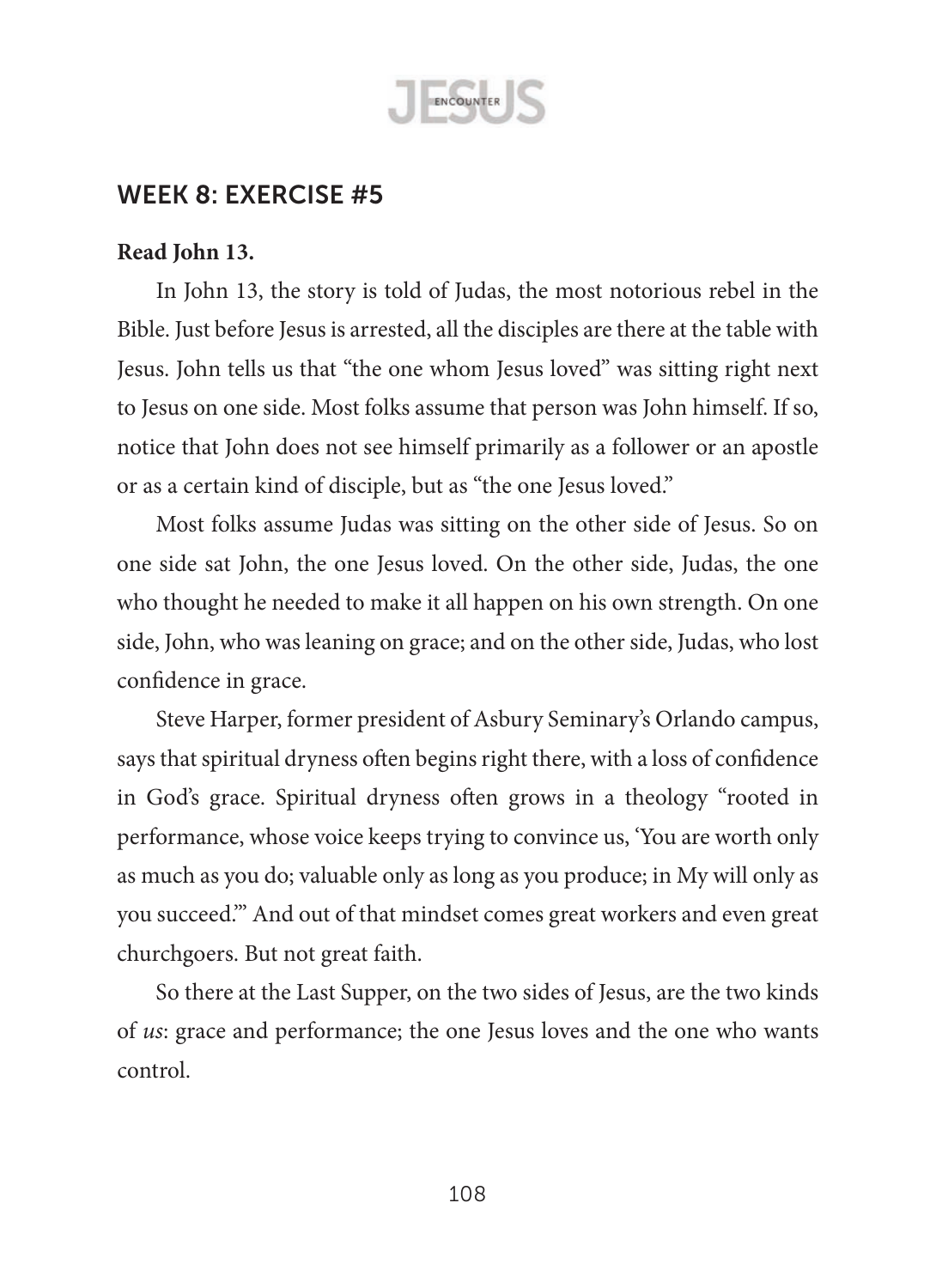ENCOUNTER

The question is: In this scene, which one are you? That's where it begins, really. With taking honest stock of how we see ourselves as spiritual beings. What if, from this day forward, you were to see yourself as the one Jesus loves?

Set your book down now, and speak this great truth into the spiritual realm: "I am God's Beloved."

What if you began to follow Jesus out of that motivation? Not because He was a great teacher or prophet or leader of people (though He was), but because He is the very love of God poured out you and over the whole world.

Jesus loves *you*. That's the great news of the red letters in the Bible.

*The* Jesus loves you.

That's a promise.

## **Encounter**

### **Read John 17.**

Before He left earth Jesus looked up to heaven, the Scripture says, and He prayed for you. He prayed a real prayer that you might be just as close to God as He was. He prayed that you would *know* He came from God and was sent here for your benefit. He prayed you would know God loves you every bit as much as He loved Jesus Himself. He prayed for the deeper knowing that comes through transformation. He prayed that when you and I encounter Jesus, we'd change.

And since Jesus is the same yesterday, today, and forever, then the prayer He prayed for us in the first century is the same prayer He is praying for us now as He continues to intercede for us at the right hand of the Father.